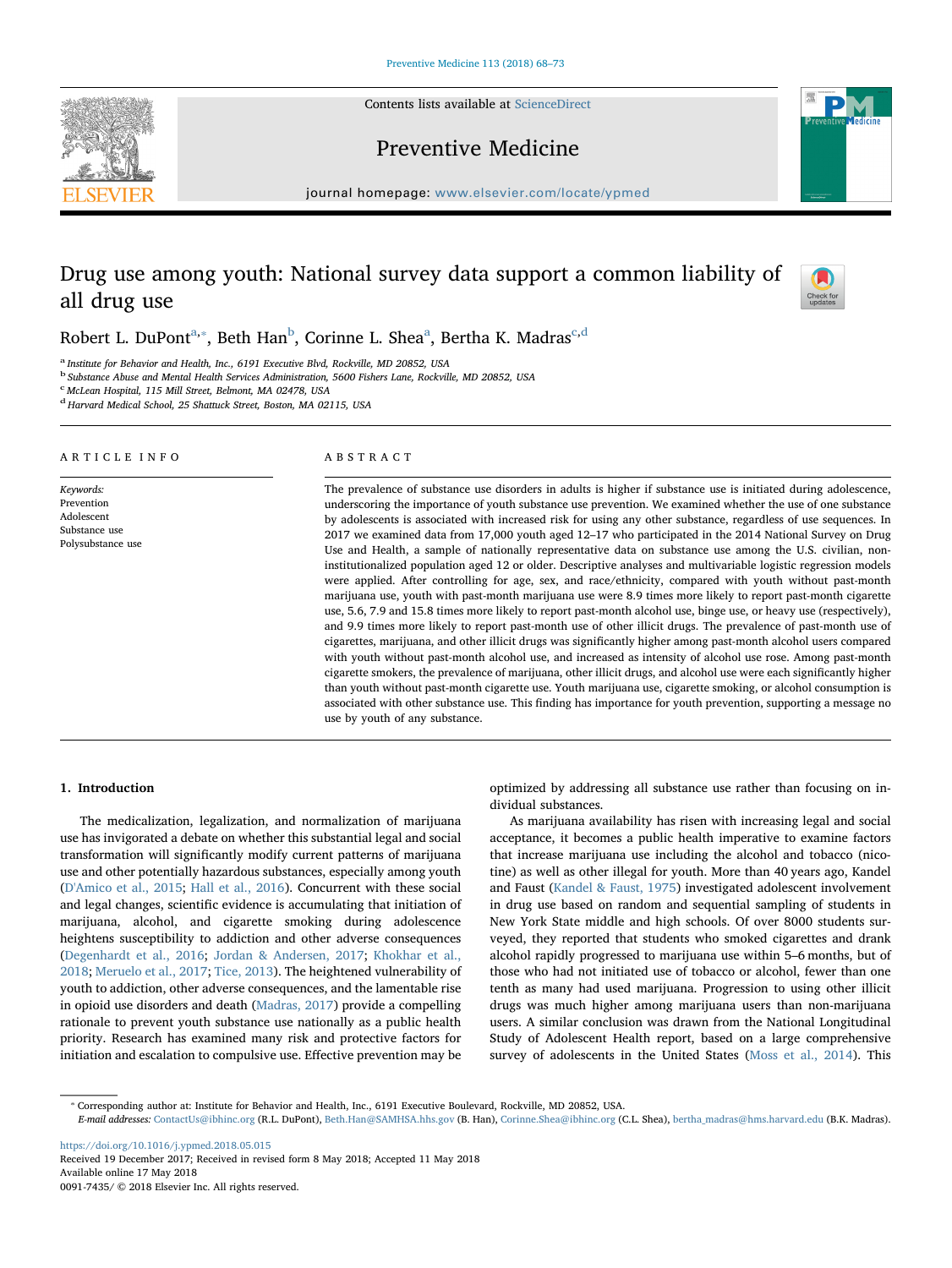survey examined the U.S. prevalence of various patterns of early adolescent (prior to age 16) use of alcohol, cigarettes, and marijuana. It concluded that early onset of use of alcohol, marijuana and cigarettes combined was more common than initiation of individual substances in early adolescence. A recent study examining prevalence of adolescent marijuana use by groups separated by their use of cigarettes, binge alcohol use and neither substance ([Miech et al., 2017](#page-5-10)) provided additional evidence for the link between use of substances [\(Chadi & Levy,](#page-5-11) [2017\)](#page-5-11).

The generalized risk factor for initiation of substance use, based partially on international surveys, has gained traction in recent years ([Degenhardt et al., 2009;](#page-5-12) [Fergusson et al., 2006;](#page-5-13) [Huizink et al., 2010](#page-5-14); [Mackesy-Amiti et al., 1997](#page-5-15); [Vanyukov et al., 2012](#page-5-16)). According to this interpretation, early onset of any drug use is attributable to common liabilities, with the sequence of specific drugs used influenced by individual traits, local culture, and availability ([Palmer et al., 2012](#page-5-17)). Regardless of which model is sustained with ongoing epidemiological or biological study, patterns of drug use are influential in shaping prevention strategies targeting youth.

The present study examined recent patterns of substance use among 12–17 year-old adolescents from the nationally representative survey data on substance use. We specifically examined whether among youth, use of one substance is associated with increased risk for using any other substance, and conversely, whether the non-use of one substance is associated with decreased risk for using other substances. Our population-based approach, which examined generalized risk for substance use among the most vulnerable cohort of substance users, youth aged 12–17, can inform current national public health youth prevention efforts.

## 2. Methods

#### 2.1. Data source

We examined data from youth aged 12–17 who participated in the 2014 National Survey on Drug Use and Health (NSDUH), conducted by the Substance Abuse and Mental Health Services Administration (SAMHSA). NSDUH provides nationally representative data on substance use among the U.S. civilian, noninstitutionalized population aged 12 or older. The NSDUH data collection protocol was approved by the Institutional Review Board at RTI International. Data are collected by interviewers during in-person visits to households and non-institutional group quarters. The interview averages about an hour. Audio computer-assisted self-administered interviewing is used, providing respondents with a private, confidential way to record answers. Excluded from the surveys are persons without a household address (e.g., homeless persons not living in shelters, prisoners), active-duty military, and institutional residents. The annual weighted response rate of the 2014 NSDUH was 58.3%. Details regarding NSDUH methods are provided elsewhere.

## 2.2. Measures

The 2014 NSDUH collected data on past-month (prior to survey interview) and lifetime use of tobacco, alcohol, marijuana, and nonmarijuana illicit drugs (e.g., cocaine, hallucinogens, heroin, and inhalants and nonmedical use of prescription pain relievers, sedatives, and stimulants) among all respondents. Patterns of alcohol use were questioned in greater depth as NSDUH collected past-month binge alcohol use (drinking five or more drinks on the same occasion (i.e., at the same time or within a couple of hours of each other) on at least 1 day in the past 30 days) and heavy alcohol use (drinking 5 or more drinks on the same occasion on each of 5 or more days in the past 30 days) among all respondents. In addition, NSDUH collected sociodemographic characteristics, such as age, sex, and race/ethnicity (non-Hispanic white, non-Hispanic black, Hispanic, or non-Hispanic other).

#### 2.3. Statistical analyses

Analyses were conducted in four stages. First, descriptive analyses were conducted to estimate the prevalence of past-month and lifetime use of marijuana, illicit drugs other than marijuana, alcohol, and cigarettes among youths. Second, multivariable logistic regression models were applied to estimate age, sex, and race/ethnicity adjusted prevalence of past-month and lifetime use of (a) cigarettes, alcohol, and illicit drugs among youth by marijuana use status; (b) marijuana, other illicit drugs, and cigarettes among youth by level of alcohol use; and (c) marijuana, other illicit drugs and alcohol use among youth by status of cigarette use. It is important to adjust for age, sex, and race/ethnicity because the prevalence of substance use among youth varies by these factors. This study used SUDAAN [\(Research Triangle Institute, 2015](#page-5-18)) to account for the complex sample design and sampling weights of the NSDUH.

## 3. Results

#### 3.1. Unadjusted prevalence of past-month and lifetime substance use

Based on the sampled 17,000 youth aged 12–17 years from the 2014 NSDUH data, we estimated that among youth in the U.S., the unadjusted prevalence of past-month use of marijuana, cigarettes, alcohol, or illicit drugs other than marijuana was 7.4%, 4.9%, 11.5%, or 2.6%, respectively. The unadjusted prevalence of lifetime use of marijuana, cigarettes, alcohol, or illicit drugs other than marijuana was 16.4%, 14.2%, 29.6%, or 13.4%, respectively.

## 3.2. Associations between marijuana use and use of other substances

Youth who used marijuana in the past month were much more likely to use cigarettes and alcohol, to binge drink, to drink heavily and use other illicit drugs compared to youth who did not use marijuana in the past month ([Table 1](#page-2-0)). After adjusting for age, sex, and race/ethnicity, compared to their peers who reported not using marijuana, past month marijuana users were 8.9 times more likely to report past-month cigarette use (23.6% vs. 2.7%); 5.6 times more likely to report alcohol use (44.6% vs. 8.0%); 7.9 times more likely to report binge alcohol use (27.5% vs. 3.5%); 15.8 times more likely to report heavy alcohol use (5.9% vs. 0.4%); 9.9 times more likely to report illicit drug other than marijuana use (21.7% vs. 2.2%). Youth who never used marijuana in their lifetime reported far lower lifetime rates of cigarette, alcohol and non-marijuana illicit drug use [\(Table 1](#page-2-0)).

Associations between alcohol use and use of tobacco, marijuana, other illicit drugs

Youth who used alcohol in the past month were much more likely to use cigarettes, marijuana, and other illicit drugs than youth who chose not to use alcohol in the past month ([Table 2\)](#page-3-0). As the intensity of alcohol use increased, the prevalence of tobacco, marijuana and other illicit drug use increased in tandem with highest use recorded in heavy alcohol users. After adjusting for age, sex, and race/ethnicity, compared to youth who reported no past-month alcohol use, youth with pastmonth alcohol use but without past-month binge or heavy alcohol use were 5.8 times more likely to report past-month marijuana use (20.0% vs. 3.5%); 4.8 times more likely to report past-month illicit drug use other than marijuana (10.5% vs. 2.2%); and 3.8 times more likely to report past-month cigarette use (9.4% vs. 2.5%). By contrast, compared to youth who reported no past-month alcohol use, youth with pastmonth binge alcohol use but without heavy alcohol use were: 9.9 times more likely to report past-month marijuana use (34.3% vs. 3.5%); 7.6 times more likely to report past-month illicit drug use other than marijuana (16.4% vs. 2.2%); and 8.1 times more likely to report pastmonth cigarette use (20.4% vs. 2.5%). Furthermore, compared to youth who reported no past-month alcohol use, youth with past-month heavy alcohol use were: 15.7 times more likely to report past-month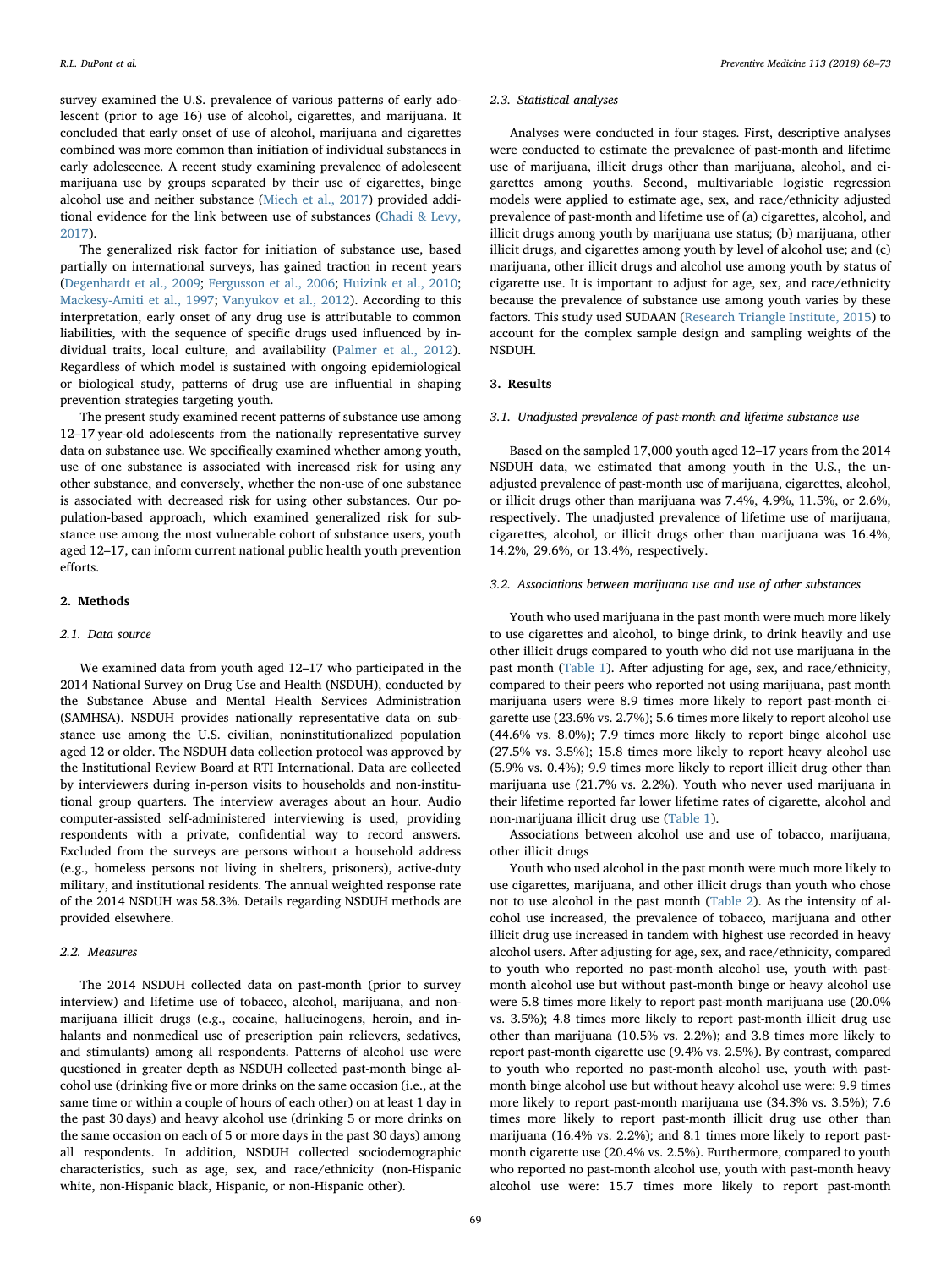Table 1

<span id="page-2-0"></span>

| Past-month adjusted prevalence                                                                                                                                                                                                                                                                                | Cigarette use             |                  | use                              | Illicit drug other than marijuana | Alcohol use              |                                       | Binge alcohol use |               | Heavy alcohol use          |                                               |
|---------------------------------------------------------------------------------------------------------------------------------------------------------------------------------------------------------------------------------------------------------------------------------------------------------------|---------------------------|------------------|----------------------------------|-----------------------------------|--------------------------|---------------------------------------|-------------------|---------------|----------------------------|-----------------------------------------------|
|                                                                                                                                                                                                                                                                                                               | AP (SE)                   | ARR (95% CI)     | AP (SE)                          | ARR (95% CI)                      | AP (SE)                  | ARR (95% CI)                          | AP (SE)           | ARR (95% CI)  | AP (SE)                    | ARR (95% CI)                                  |
| Among those who did not use marijuana                                                                                                                                                                                                                                                                         | 2.7 (0.16)                |                  | 2.2(0.14)                        | $\frac{1}{1}$                     | 8.0(0.28)                | $\frac{1}{1}$                         | 3.5(0.19)         | $\frac{0}{1}$ | 0.4(0.06)                  | $\frac{1}{10}$                                |
| Among past-month marijuana users<br>in the past month +                                                                                                                                                                                                                                                       | 23.6 (1.47)               | 8.9 (7.43-10.54) | 21.7 (1.85)                      | 9.9 (7.99-12.30)                  | 44.6 (1.65)              | 5.6 (5.05-6.15) 27.5 (1.52)           |                   |               |                            | 7.9 (6.78-9.31) 5.9 (0.71) 15.8 (10.26-24.28) |
| Lifetime adjusted prevalence                                                                                                                                                                                                                                                                                  | Cigarette use             |                  |                                  |                                   |                          | Illicit drug other than marijuana use |                   |               | Alcohol use                |                                               |
|                                                                                                                                                                                                                                                                                                               | (SE)                      |                  | $(95% \text{ Cl})$<br><b>ARR</b> | ਟੈ                                | $\mathbb{E}$             | <b>ARR</b>                            | $(95%$ CI         | ਟੈ            | $\mathbb{E}$               | $(95% \text{ CI})$<br><b>ARR</b>              |
| Among lifetime marijuana users<br>Among never marijuana users+                                                                                                                                                                                                                                                | 49.6 (1.37)<br>5.9 (0.26) |                  | 8.4 (7.57-9.30)<br>$\frac{1}{2}$ |                                   | 39.0 (1.28)<br>8.2(0.30) | ۹                                     | 4.8 (4.29-5.26)   |               | 20.8 (0.42)<br>73.0 (1.26) | $3.5(3.32 - 3.70)$<br>$\bar{c}$               |
| <sup>a</sup> SAMHSA requires that any description of overall sample sizes based on the restricted-use data files has to be rounded to the nearest 100 to minimize potential disclosure risk. AP = age, sex, and race/ethnicity<br>Data source: the 2014 National Survey on Drug Use and Health, CBHSQ, SAMHSA |                           |                  |                                  |                                   |                          |                                       |                   |               |                            |                                               |

<span id="page-2-1"></span> SAMHSA requires that any description of overall sample sizes based on the restricted-use data files has to be rounded to the nearest 100 to minimize potential disclosure risk. AP = age, sex, and race/ethnicity and sex. age, ੩ risk. disclosure  $\overline{a}$ potent minimize  $\mathbf{Q}$  $\tilde{\mathbf{z}}$ est. near the. S ęd roun ě S has ٦es data restricted-use adjusted prevalence; SE = standard error; ARR = adjusted risk ratio; CI = confidence interval. confidence interval on the  $\parallel$ based  $\overline{C}$ risk ratio; overall sample sizes adjusted  $\parallel$ standard error; ARR description of any SAMHSA requires that  $\parallel$ adjusted prevalence; SE

R.L. DuPont et al. *Preventive Medicine 113 (2018) 68–73*

marijuana use (54.0% vs. 3.5%); 16.8 times more likely to report pastmonth illicit drug use other than marijuana (36.2% vs. 2.2%); and 13.4 times more likely to report past-month cigarette use (33.5% vs. 2.5%). Similarly, youth who reported lifetime alcohol use report higher rates of marijuana, other illicit drug and cigarette use than their peers who have never used alcohol [\(Table 2](#page-3-0)).

# 3.3. Associations between tobacco use and use of alcohol, marijuana, other illicit drugs

The adjusted prevalence of marijuana, other illicit drug, and alcohol use was higher among youth who smoked cigarettes compared to youth who reported not using cigarettes ([Table 3\)](#page-4-0). After adjusting for age, sex, and race/ethnicity, past-month cigarette smokers were 7.0 times more likely to report marijuana use in the past month (36.8% vs. 5.3%); 7.7 times more likely to report other illicit drug use (20.7% vs. 2.7%); 4.2 times more likely to report alcohol use (39.7% vs.9.5%); 6.1 times more likely to report binge alcohol use (26.7% vs. 4.4%); and 10.4 times more likely to report heavy alcohol use (5.8% vs. 0.6%). Adjusted lifetime marijuana, other illicit drug, and alcohol use were all greater among youth who report lifetime cigarette use ([Table 3\)](#page-4-0). After controlling for age, sex, and race/ethnicity, 54.8% of lifetime cigarette smokers reported lifetime alcohol use, and 68.6% reported lifetime marijuana use compared to 22.9% and 8.7% of their never-smoking peers.

## 4. Discussion

All nonmedical drug use is illegal for youth under age 18 in the United States. Our results suggest that the decision to abstain from any drugs is associated with a lower risk of the use of all other drugs. A steadily growing percentage of American youth are refraining from any alcohol, cigarette, marijuana and other drug use, demonstrating that a youth prevention goal of "no use " is indeed attainable [\(Levy et al.,](#page-5-19) 1975 –[2014](#page-5-19) ; [Han et al., 2017](#page-5-20)). Yet use of substances among 12 –17 yearolds ([Substance Abuse and Mental Health Services Administration](#page-5-21) [\(SAMHSA\), 2015](#page-5-21)) is substantial and persistent, even though regulatory oversight prohibits use of alcohol, tobacco, marijuana by minors, and abundant evidence shows that initiation of substance use at an earlier age heightens susceptibilities to substance use disorders and other adverse consequences. Many youth prevention messages are specifically focused on individual substances (e.g., cigarettes/tobacco or alcohol), particular risks for substance use (e.g., driving after drinking) and speci fic amounts of use (e.g., binge drinking), all of which, while important, are part of a larger pattern of youth substance use. As valuable as these prevention e fforts are, our findings suggest their e ffectiveness as public health and prevention strategies may be ampli fied if linked to e fforts to reduce all other youth drug use. For example, a strong predictor of earlier future substance use disorders is early initiation age of use of a substance ([Chen et al., 2009](#page-5-22); [Keyes et al., 2016](#page-5-23); [Windle &](#page-5-24) [Windle, 2012\)](#page-5-24), including substance-speci fic use of alcohol [\(Brook et al.,](#page-5-25) [2002](#page-5-25) ; [DeWit et al., 2000](#page-5-26) ; [Grant & Dawson, 1997\)](#page-5-27), nicotine ([Breslau](#page-5-28) [et al., 1993](#page-5-28) ; [Hu et al., 2012](#page-5-29)), and marijuana [\(Chen et al., 2005](#page-5-30) ; Ellickson [et al., 2004](#page-5-31)). Importantly, polysubstance use with progression to a use disorder is far more common than use of a single substance and progression to problematic use ([Moss et al., 2014](#page-5-9) ; [Vanyukov et al.,](#page-5-16) [2012](#page-5-16) ; [Han et al., 2017](#page-5-20) ; [Sartor et al., 2014](#page-5-32)).

First drug use does not come out of nowhere [\(Hawkins et al., 1992](#page-5-33)). It has many meaningful and complex antecedents and current factors, as has been productively studied for decades. Our main point, in contrast is simple: the crucial step for youth is the decision to use any of the widely available "recreational " drugs. That single objective step greatly increases the likelihood of the use of other drugs, regardless of sequence. Sequence conceivably can be driven by social norms, availability, and/or price. From these data, we cannot conclude that the use of an initial drug primes the brain to drive use of other drugs, that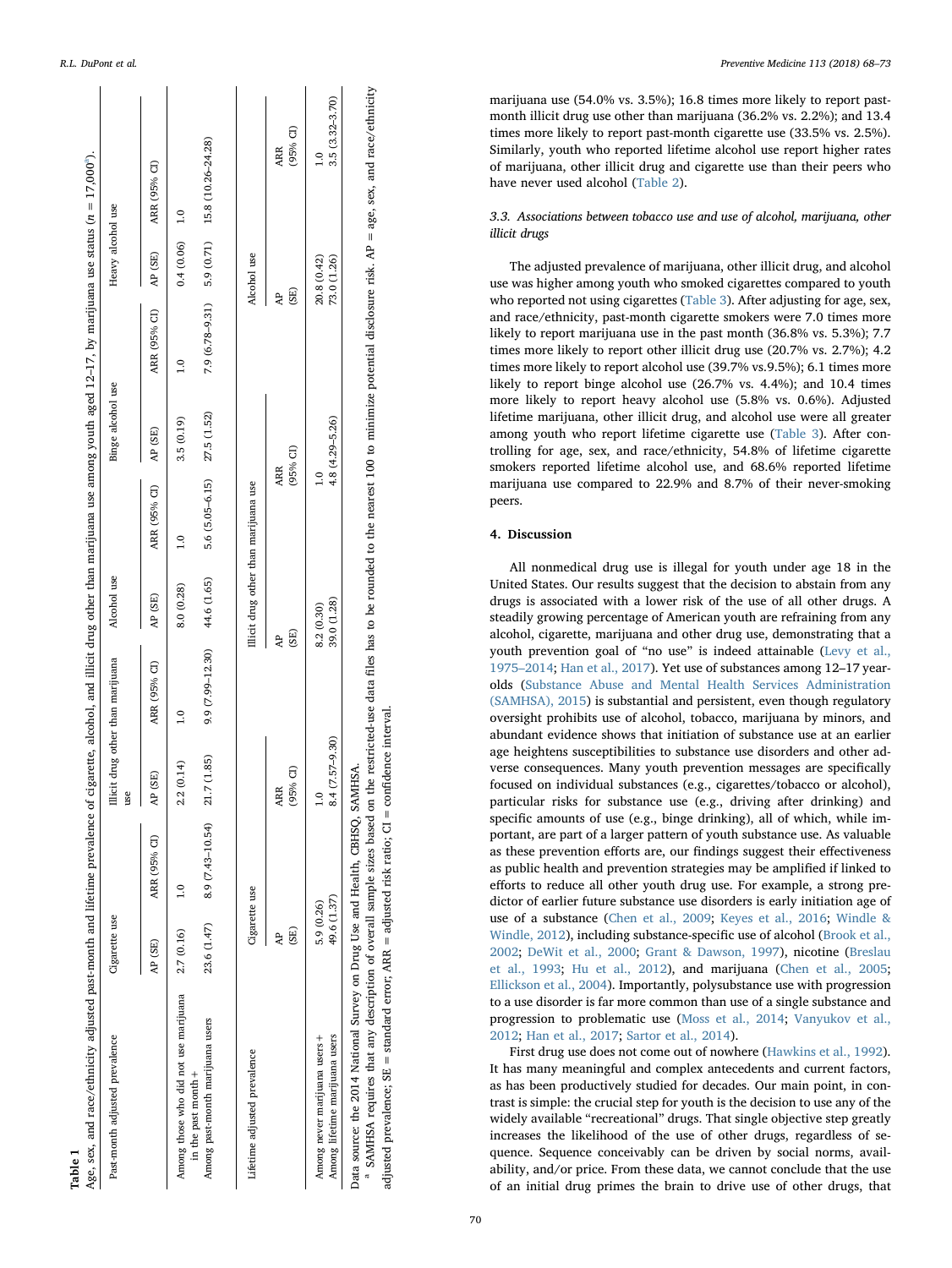<span id="page-3-0"></span>

| Age, sex, and race/ethnicity adjusted past-month and lifetime prevalence of marijuana, illicit drug other than marijuana use, and cigarette use among youth aged 12-17, by level of alcohol use (n = 17,000 <sup>a</sup> ).<br>Table 2 |                           |                                           |                                  |                                       |                                     |                           |                                     |
|----------------------------------------------------------------------------------------------------------------------------------------------------------------------------------------------------------------------------------------|---------------------------|-------------------------------------------|----------------------------------|---------------------------------------|-------------------------------------|---------------------------|-------------------------------------|
| Past-month adjusted prevalence                                                                                                                                                                                                         |                           | juana use<br>Mari                         |                                  | Illicit drug other than marijuana use |                                     | Cigarette use             |                                     |
|                                                                                                                                                                                                                                        |                           | SE)<br>$\frac{4}{5}$                      | ARR (95% CI)                     | AP (SE)                               | ARR (95% CI)                        | AP (SE)                   | ARR (95% CI)                        |
| Among past-month alcohol users without binge or heavy alcohol<br>Among youth without past-month alcohol use +                                                                                                                          |                           | 20.0 (1.51)<br>(0.19)<br>3.5 <sub>0</sub> | 5.8 (4.83-6.98)<br>$\frac{1}{1}$ | 10.5 (1.57)<br>2.2(0.14)              | $4.8(3.51 - 6.73)$<br>$\frac{1}{2}$ | 2.5 (0.16)<br>9.4 (1.11)  | $3.8(2.87 - 4.92)$<br>$\frac{1}{1}$ |
| Among past-month binge alcohol users, but not heavy alcohol                                                                                                                                                                            |                           | 34.3 (2.14)                               | 9.9 (8.39-11.76)                 | 16.4 (1.94)                           | 7.6 (5.81-10.00)                    | 20.4 (1.66)               | 8.1 (6.58-10.03)                    |
| Among past-month heavy alcohol users<br>users                                                                                                                                                                                          |                           | 54.0 (4.79)                               | 15.7 (12.67-19.37)               | 36.2 (5.33)                           | 16.8 (12.23-23.18)                  | 33.5 (4.07)               | 13.4 (10.12-17.69)                  |
| Lifetime adjusted prevalence                                                                                                                                                                                                           | Marijuana use             |                                           |                                  | Illicit drug other than marijuana use |                                     | Cigarette use             |                                     |
|                                                                                                                                                                                                                                        | AP (SE)                   | ARR (95% CI)                              | AP (SE)                          |                                       | ARR (95% CI)                        | AP (SE)                   | ARR (95% CI)                        |
| Among lifetime alcohol users<br>Among never alcohol users+                                                                                                                                                                             | 37.6 (0.91)<br>4.4 (0.27) | $.5(7.41 - 9.66)$<br>∞                    | 30.4 (0.97)<br>6.3(0.27)         |                                       | $4.8(4.31 - 5.33)$<br>$\frac{0}{1}$ | 32.0 (0.97)<br>4.5 (0.26) | $7.1(6.21 - 8.14)$<br>$\frac{0}{1}$ |
| Data source: the 2014 National Survey on Drug Use and Health, CBHSQ, SAMHSA.                                                                                                                                                           |                           |                                           |                                  |                                       |                                     |                           |                                     |

<span id="page-3-1"></span>a SAMHSA requires that any description of overall sample sizes based on the restricted-use data files has to be rounded to the nearest 100 to minimize potential disclosure risk. AP = age, sex, and race/ethnicity SAMHSA requires that any description of overall sample sizes based on the restricted-use data files has to be rounded to the nearest 100 to minimize potential disclosure risk. AP = age, sex, and race/ethnicity adjusted prevalence; SE = standard error; ARR = adjusted risk ratio; CI = confidence interval. adjusted prevalence; SE = standard error; ARR = adjusted risk ratio; CI = confidence interval

R.L. DuPont et al. *Preventive Medicine 113 (2018) 68–73*

initiation of "one drug " or "another drug " is the biological trigger. From these data we see that alcohol, cigarettes and marijuana are the three gateway drugs to other drugs for American youth. This conclusion builds on the work of Kandel [\(Kandel & Faust, 1975](#page-5-8)) and Palmer ([Palmer et al., 2012](#page-5-17)) that explored initiation of single drug use as a link to progressive use of other unique drugs. Our data show that the risk of other drug use is elevated with any youth drug use, and is not speci fic to either the first drug used or the second or the third.

Our nationally representative data show unequivocally, that use of marijuana, alcohol, or cigarettes during early to middle adolescence, is associated with far higher rates of use of the remaining two drug categories, and of other illicit drugs. These findings have significant implications for future prevention, public health policies, and programs. Contrary to the idea that underage alcohol use is an innocuous rite of passage [\(Schwartz et al., 1999\)](#page-5-34), alcohol use is associated with greater likelihood of using other substances, each of which poses unique risks to health, mental health, educational achievement, and social function.

Among past-month alcohol users without binge or heavy alcohol use, 20.0% used marijuana in the past month, 10.5% used cigarettes, and 9.4% used non-marijuana illicit drugs. The corresponding rates for youth without past-month alcohol use were far lower and ranged from 2.5% to 3.5%. Binge or heavy alcohol use did not preclude or substitute for use of other drugs, as the prevalence of tobacco, marijuana, or other illicit drugs was even higher among youth with more problematic alcohol consumption.

Past-month marijuana use among youth was associated with approximately 8-fold or higher rates of illegal use of binge and heavy alcohol use, cigarettes and other drugs, compared with youth who did not use marijuana. The longer term e ffects of marijuana with early initiation are increasingly apparent ([Agrawal et al., 2004](#page-5-35); [Blanco et al.,](#page-5-36) [2016](#page-5-36) ; [D'Souza et al., 2016](#page-5-37)). As anticipated by earlier research, alcohol and cigarette use by youth was positively correlated [\(Moss et al., 2014](#page-5-9)). Use of all three substances is less well-recognized, with marijuana often considered as an alternative or substitute for alcohol [\(Subbaraman,](#page-5-38) [2016\)](#page-5-38), and thought to reduce alcohol consumption among youth. Our results show that adolescent marijuana users are using more alcohol, cigarettes and illicit drugs than adolescents who do not use marijuana.

Concerning the current opioid crisis, data from the National Monitoring of Adolescent Prescription Stimulants Study (N-MAPSS, 2008 –2011 in 12 –18 year-olds) showed that marijuana use, former smoking and recent alcohol use were associated with a 9.3-fold higher prevalence of non-medical use of prescription opioids [\(Osborne et al.,](#page-5-39) [2017\)](#page-5-39). Although it is likely that both environmental factors and individual characteristics are likely to contribute to drug use behavior, the speci fic e ffects of drug use itself need to be considered, including brain priming to "like " or "seek " the use of other drugs. Priming of the adolescent brain by one drug to use another drug is corroborated in preclinical research in rodents, which showed that tetrahydrocannabinol (THC), the main psychoactive constituent of marijuana, primed adolescent rats to seek heroin at higher rates after maturation to adulthood, long after the THC had cleared ([Ellgren et al.,](#page-5-40) [2007\)](#page-5-40). Conceivably, use of a drug during adolescent brain development dysregulates the common dopamine reward pathway, thereby inducing the brain to seek larger drug-related dopamine surges rather than natural activity-related dopamine release ([Huang et al., 2013\)](#page-5-41). Poly-substance use cannot solely be attributable to molecular adaptations and subsequent priming, as other common risk factors and variables (e.g., psychiatric disorders, sociocultural and availability factors) also contribute to common use patterns [\(Wagner & Anthony, 2002\)](#page-5-42).

Temporal and sequential surveys of individuals have provided evidence for several hypotheses on the sequence of substance use patterns ([Mayet et al., 2016;](#page-5-43) [van Leeuwen et al., 2011\)](#page-5-44). Convergent theories have been used to explain patterns of substance use among youth ([van](#page-5-44) [Leeuwen et al., 2011](#page-5-44)). One theory is a substance-speci fic risk, also known as the gateway hypothesis, which outlines a speci fic progressive sequence of drug involvement, primed by one or more speci fic drugs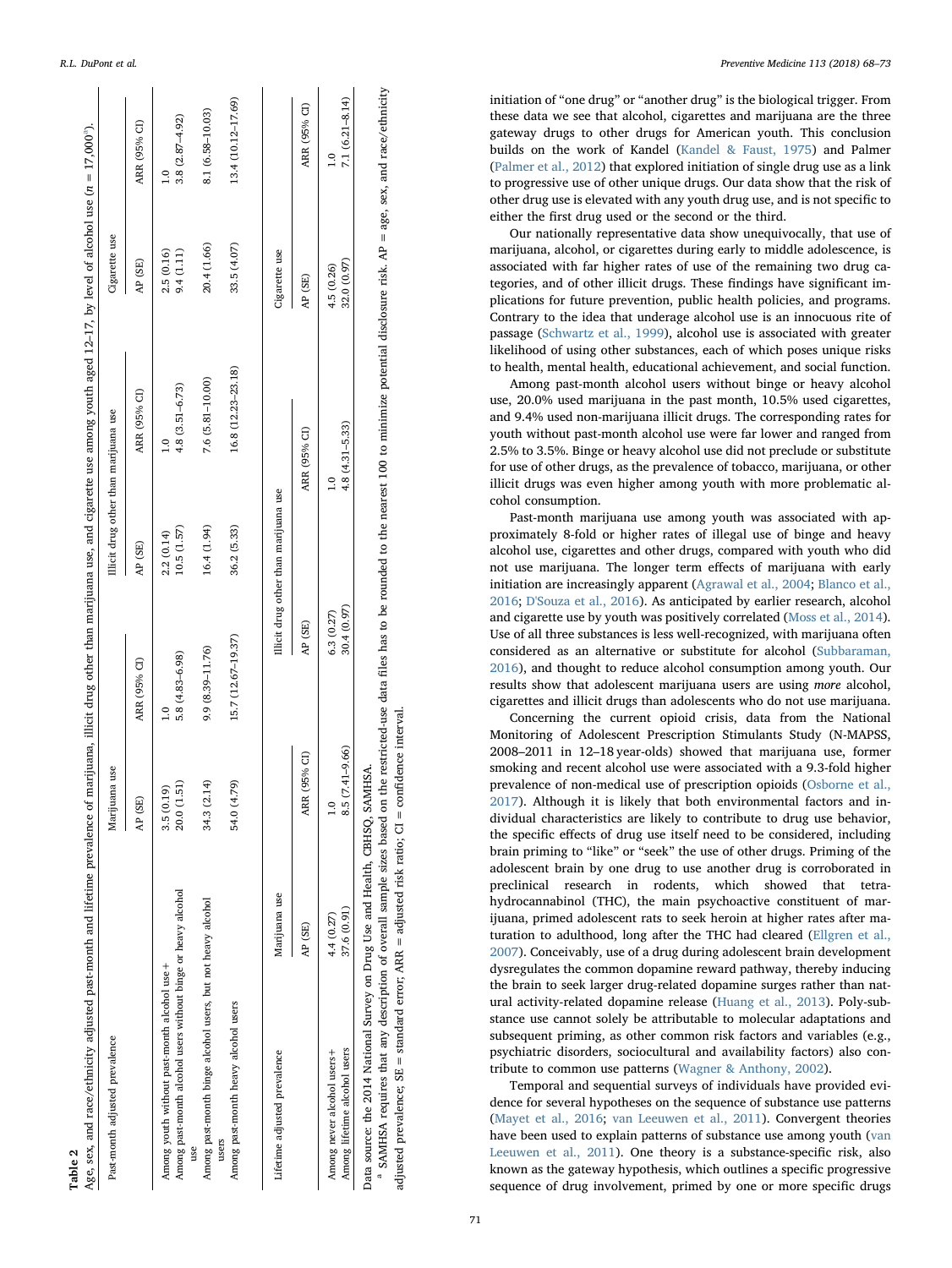<span id="page-4-0"></span>

| Age, sex, and race/ethnicity adjusted past-month and lifetime prevalence |                           |                 | of marijuana, illicit drug other than marijuana use, and alcohol use among youth aged $12-17$ , by cigarette use status (n = 17,000 <sup>a</sup> ). |                             |                                       |                                |                    |                                   |                            |                                                        |
|--------------------------------------------------------------------------|---------------------------|-----------------|-----------------------------------------------------------------------------------------------------------------------------------------------------|-----------------------------|---------------------------------------|--------------------------------|--------------------|-----------------------------------|----------------------------|--------------------------------------------------------|
| Past-month adjusted prevalence                                           | Marijuana use             |                 | Illicit drug other than marijuana use                                                                                                               |                             | Alcohol use                           |                                | Binge alcohol use  |                                   | Heavy alcohol use          |                                                        |
|                                                                          | AP (SE)                   | ARR (95% CI)    | AP (SE)                                                                                                                                             | ARR (95% CI) AP (SE)        |                                       | ARR (95% CI) AP (SE)           |                    | ARR (95% CI) AP (SE) ARR (95% CI) |                            |                                                        |
| Among those who did not smoke cigarettes 5.3 (0.24)                      |                           |                 | 2.7 (0.16)                                                                                                                                          |                             | 9.5(0.30)                             | $\frac{1}{1}$                  | 4.4 (0.21)         | $\frac{1}{1}$                     | $0.6(0.07)$ 1.0            |                                                        |
| Among past-month cigarette smokers<br>in the past month+                 | 36.8 (1.96)               | 7.0 (6.07-8.10) | 20.7 (2.03)                                                                                                                                         | 7.7 (6.15-9.70) 39.7 (2.03) |                                       | $4.2(3.72 - 4.69)$ 26.7 (1.76) |                    |                                   |                            | $6.1 (5.20 - 7.14)$ 5.8 $(0.81)$ 10.4 $(7.03 - 15.26)$ |
| Lifetime adjusted prevalence                                             | Marijuana use             |                 |                                                                                                                                                     |                             | Illicit drug other than marijuana use |                                |                    |                                   | Alcohol use                |                                                        |
|                                                                          | AP (SE)                   |                 | ARR (95% CI)                                                                                                                                        | AP (SE)                     |                                       | ARR (95% CI)                   |                    | AP (SE)                           |                            | ARR (95% CI)                                           |
| Among never cigarette smokers +<br>Among lifetime cigarette smokers      | 54.8 (1.29)<br>8.7 (0.32) |                 | $6.3(5.77 - 6.86)$                                                                                                                                  | 40.0 (1.33)<br>8.8 (0.29)   |                                       |                                | $4.5(4.13 - 4.96)$ |                                   | 22.9 (0.44)<br>68.6 (1.34) | $3.0(2.83 - 3.16)$<br>$\frac{0}{1}$                    |

Table 3

Data source: the 2014 National Survey on Drug Use and Health, CBHSQ, SAMHSA. Data source: the 2014 National Survey on Drug Use and Health, CBHSQ, SAMHSA.

<span id="page-4-1"></span><sup>a</sup> SAMHSA requires that any description of overall sample sizes based on the restricted-use data files has to be rounded to the nearest 100 to minimize potential disclosure risk. AP = age, sex, and race/ethnicity SAMHSA requires that any description of overall sample sizes based on the restricted-use data files has to be rounded to the nearest 100 to minimize potential disclosure risk. AP = age, sex, and race/ethnicity adjusted prevalence;  $SE = standard$  error;  $ARR =$  adjusted risk ratio;  $CI =$  confidence interval

adjusted prevalence; SE = standard error; ARR = adjusted risk ratio; CI = confidence interval.

R.L. DuPont et al. *Preventive Medicine 113 (2018) 68–73*

that function as a gateway for the use of other substances [\(Kandel &](#page-5-45) [Kandel, 2015](#page-5-45) ; [Woodcock et al., 2015](#page-5-46)). Empirical data supporting the "gateway hypothesis " showed two transitions in the progression of substance use: initiation of legal substance use (alcohol, tobacco) progressing to marijuana use within 5–6 months, and then proceeding to use of less-common illicit drugs such as cocaine or heroin, with prevalence far greater among marijuana users ([Kandel & Faust, 1975](#page-5-8)). Empirical evidence in support of this hypothesis is mixed ([Mackesy-](#page-5-15)[Amiti et al., 1997](#page-5-15)), with criticism based on the contribution of environmental factors (access to drugs, poor parenting, and environment), or psychiatric disorders [\(Degenhardt et al., 2009](#page-5-12); [Tarter et al., 2006](#page-5-47); [Tarter et al., 2012\)](#page-5-48).

A second theory is a generalized risk for use across substances ([Degenhardt et al., 2009](#page-5-12) ; [Fergusson et al., 2006](#page-5-13) ; [Huizink et al., 2010](#page-5-14) ) not patterned by sequential drug use. As a predictor of substance use disorder, the generalized risk factor concept assumes the in fluence of individual liability (e.g., risk-seeking behaviors, personality and psychiatric disorders, genetics) and environmental factors (e.g., peer in fluences, parenting practices). The concept also leans heavily on evidence that the liability for substance use disorders is similar for di fferent substances, especially early initiation of use, heavy initial use, and genetic factors ([Palmer et al., 2012\)](#page-5-17).

Our data set is unable to resolve whether marijuana, or alcohol, or cigarette initiation primes youth to seek and consume other substances. Instead, the choice of either using or not using marijuana serves as a signi ficant marker for an elevated risk of using alcohol, having binge or heavy alcohol use, cigarette smoking and consumption of other illicit drugs. Importantly, youth prevention e fforts need to focus on all drugs as the empirical evidence underscores a generalized risk for substances consumed by youth, based on the use of any one of the three most common drugs: tobacco cigarettes, alcohol, and marijuana. In addition, our results suggest the value and importance for screening for all substances, particularly as use of one substance by an adolescent is likely to be associated with use of others. If a single screening question inquires on the use of tobacco or alcohol, a positive screen for one substance in an adolescent should routinely trigger screening for an array of substances.

This study has several limitations. NSDUH does not include youth that are homeless, living in shelters or residing in institutions. Furthermore, NSDUH does not identify the use of electronic cigarettes, which has become common among youth. Also, because of the crosssectional nature of NSDUH data, this study could not establish temporal or causal relationships and long-term outcomes. Finally, NSDUH is a self-reported survey and is subject to recall and social desirability bias.

## 5. Conclusions

Since the majority of substance use disorders can be traced to initiation during adolescence, focusing on preventing substance use during adolescence is a public health imperative. This study's finding that among youth, use of any one substance signi ficantly increases the prevalence of other substance use supports the inclusion of universal prevention interventions, which increase the percentage of adolescents making the choice to not use any of these addicting substances. This objective is both in the interest of adolescent health and of reducing the prevalence of addiction to any drug.

## Funding sources

The Institute for Behavior and Health, Inc. received funding from the Charles Stewart Mott Foundation, grant no. 2013-00630.

# Con flict of interest

Drs. DuPont, Han and Ms. Shea have no con flicts to disclose. Dr. Madras has consulted for Guidepoint and RiverMend Health.